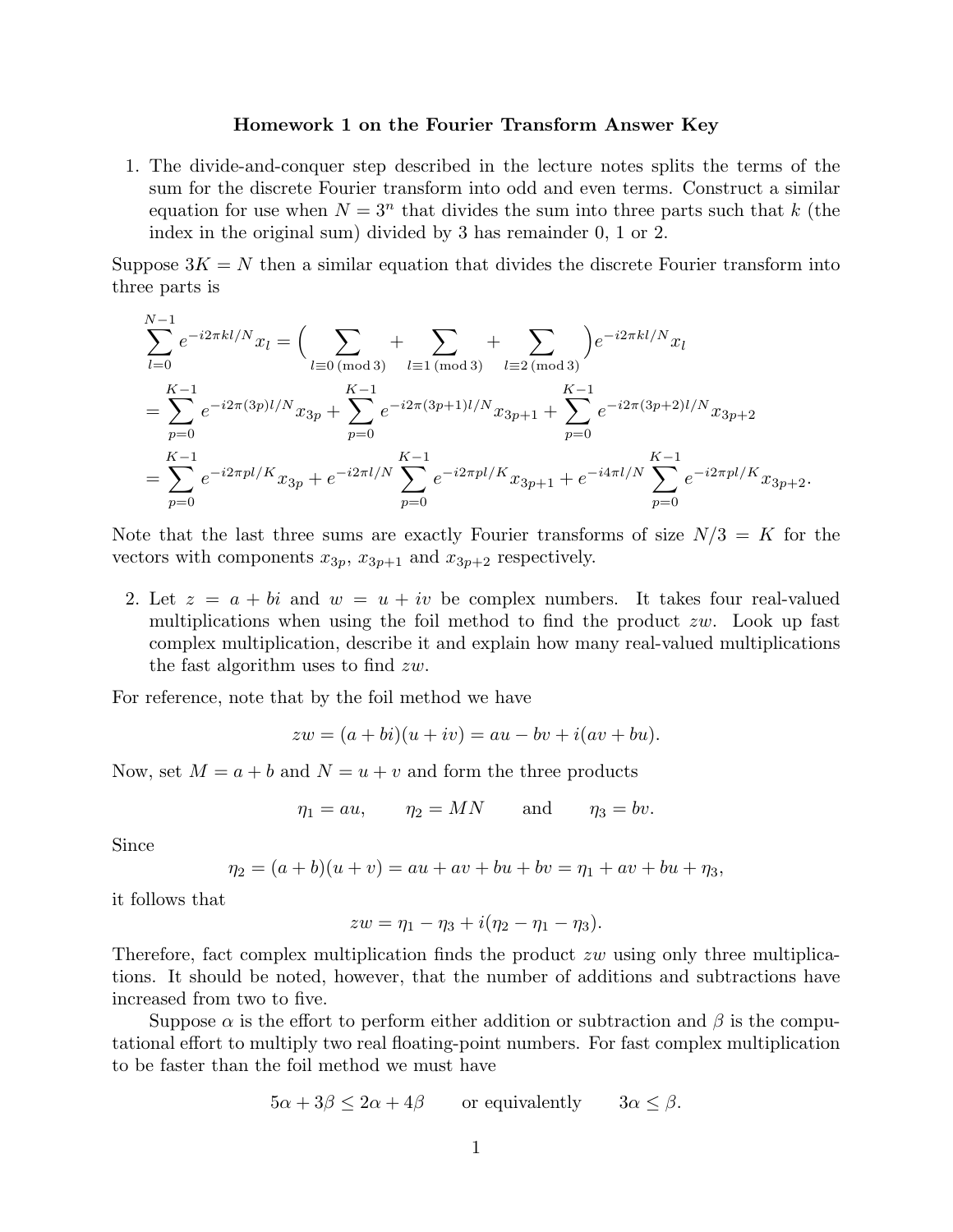Therefore, if on any particular CPU architecture it happens that floating point multiplication is less than three times as long as an addition and subtraction, then the foil method would actually be faster.

3. Compute the number of real-valued double-precision floating-point multiplications and additions needed to perform a fast Fourier transform of length  $N = 3^n$  using the divide-and-conquer step developed in your answer to Question 1. Explain your reasoning and how you counted the total number of operations. How many evaluations of the exponential function are performed?

As the only reasonable way to add or subtract complex numbers takes two real additions or subtractions we count all complex additions and subtractions as two of the corresponding real operations. In the case of the divide an conquer algorithm, two complex additions are needed to add the three terms together. As these additional need to be performed for  $l = 0, \ldots, N - 1$  that amounts to 2*N* complex additions, or 4*N* real additions.

We next count the number of exponentials. Each of the exponentials

$$
e^{-i2\pi l/N}
$$
 and  $e^{-i4\pi l/n}$  for  $l = 0, ..., N - 1$ 

are needed to combine the three transforms of length *K*. This appears to require the evaluation of 2*N* exponential functions; however, there one can use the algebraic properties of the exponential to reduce that count at the expense of additional complex multiplications. In particular, it would be possible to repeatedly multiply  $e^{-i\pi/N}$  by itself the required number of times to obtain any of the desired exponentials. We do not go to this extreme, because such a procedure would result in an unacceptable increase in rounding error.

Instead, note that the identity

$$
e^{-4\pi l/N} = (e^{-2\pi l/N})^2
$$

allows us to replace half of these exponential evaluations by squares. Moreover, by nesting the multiplication in the last two terms of the divide and conquer method as

$$
\cdots + e^{-i2\pi l/N} \Big( \sum_{p=0}^{K-1} e^{-i2\pi pl/K} x_{3p+1} + e^{-i2\pi l/N} \sum_{p=0}^{K-1} e^{-i2\pi pl/K} x_{3p+2} \Big),
$$

see also the Julia code in question 6, one doesn't actually need to compute the squares ahead of time. They can be done free. Now, since

$$
e^{-i2\pi(l+K)/N} = e^{-i2\pi l/N} e^{-i2\pi/3}
$$
 and  $e^{-i2\pi(l+2K)/N} = -e^{-i2\pi l/N} e^{-i\pi/3}$ ,

then two out of every three of the remaining exponential functions can also be replaced by another complex multiplication. This leaves *K* exponential functions to evaluate at each step plus 2*K* complex multiplications.

Before continuing our analysis of the exponential note the relation

$$
e^{-i\pi/3} = \overline{e^{-i2\pi/3}}
$$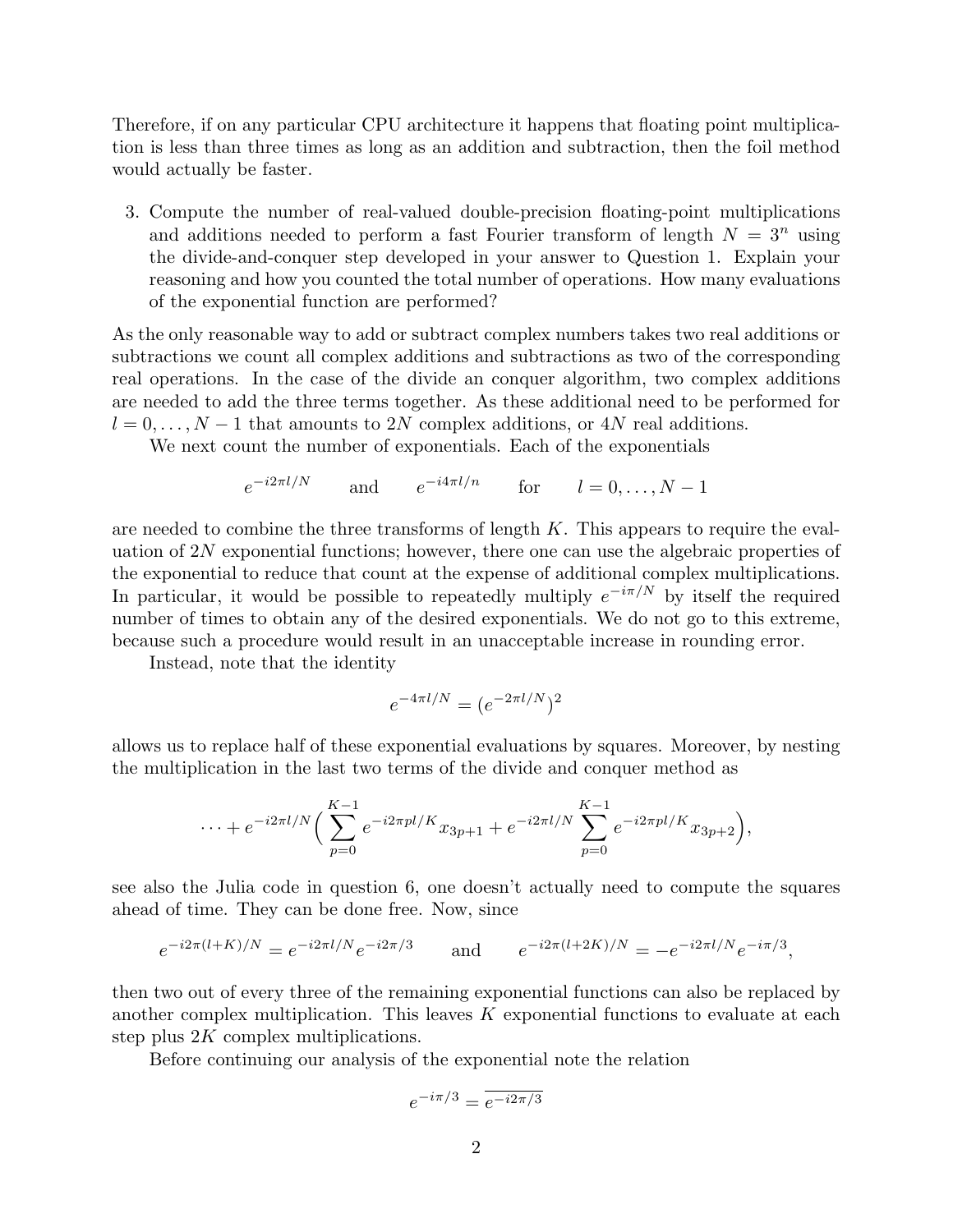implies there could be additional savings of the underlying real operations needed for some of the complex multiplications described above. For simplicity these are not considered here. To finish our analysis of the exponential, note that a real multiplication is performed inside each exponential to multiply  $2\pi/N$  by *l* where  $2\pi/N$  needs to be formed only once. This yields *K* real multiplications and 1 division.

The only thing left are the 2*N* complex multiplications needed to multiply the exponentials by the results of the length *K* transforms before adding.

Let  $\alpha$  denote real addition and subtraction,  $\beta$  denote real multiplication,  $\gamma$  denote the exponential of an imaginary argument,  $\delta$  division of a real number and  $\mu$  complex multiplication. Using this notation we may express the total number of operations of each type sufficient to perform a discrete Fourier transform of length *N* as

$$
T_N = c_0 \alpha + c_1 \beta + c_2 \gamma + c_3 \delta + c_4 \mu \quad \text{for some} \quad c_j \in \mathbf{N}.
$$

The conquer and divide analysis performed above then implies

$$
T_{3^n} \le 3T_{3^{n-1}} + 4 \cdot 3^n \alpha + 3^{n-1} \gamma + 2 \cdot 3^{n-1} \mu + 3^{n-1} \beta + \delta + 2 \cdot 3^n \mu
$$
  

$$
\le 3T_{3^{n-1}} + 3^{n-1} (12\alpha + \beta + \gamma + 11\mu) + \delta.
$$

By induction it follows that

$$
T_{3^n} \le 3\left(3T_{3^{n-2}} + 3^{n-2}(12\alpha + \beta + \gamma + 8\mu) + \delta\right) + 3^{n-1}(12\alpha + \beta + \gamma + 8\mu) + \delta
$$
  
=  $3^2T_{3^{n-2}} + 2 \cdot 3^{n-1}(12\alpha + \beta + \gamma + 8\mu) + (3 + 1)\delta$   
 $\le 3^3T_{3^{n-3}} + 3 \cdot 3^{n-1}(12\alpha + \beta + \gamma + 8\mu) + (3^2 + 3 + 1)\delta$   
 $\le 3^nT_{3^0} + n \cdot 3^{n-1}(12\alpha + \beta + \gamma + 8\mu) + (3^{n-1} + \dots + 3^2 + 3 + 1)\delta.$ 

Since the transform of length 1 is the identity operation, then  $T_{30} = 0$ . Further summing the geometric series in front of *δ* yields

$$
3^{n-1} + \dots + 3^2 + 3 + 1 = (3^n - 1)/2.
$$

Therefore, recalling that  $N = 3^n$  and  $\log_3 N = n$ , we obtain

$$
T_N \le \frac{N \log_3 N}{3} (12\alpha + \beta + \gamma + 8\mu) + \frac{N-1}{2} \delta.
$$

At this point one can choose whether the complex multiplications are computed using the foil method or by the fast multiplication described in question 2. For the former we have  $\mu = 2\alpha + 4\beta$ , which then implies

$$
T_N \le \frac{N \log_3 N}{3} (28\alpha + 33\beta + \gamma) + \frac{N-1}{2} \delta.
$$

For the latter we have  $\mu = 5\alpha + 3\beta$ , which alternatively implies

$$
T_N \le \frac{N \log_3 N}{3} (52\alpha + 16\beta + \gamma) + \frac{N-1}{2} \delta.
$$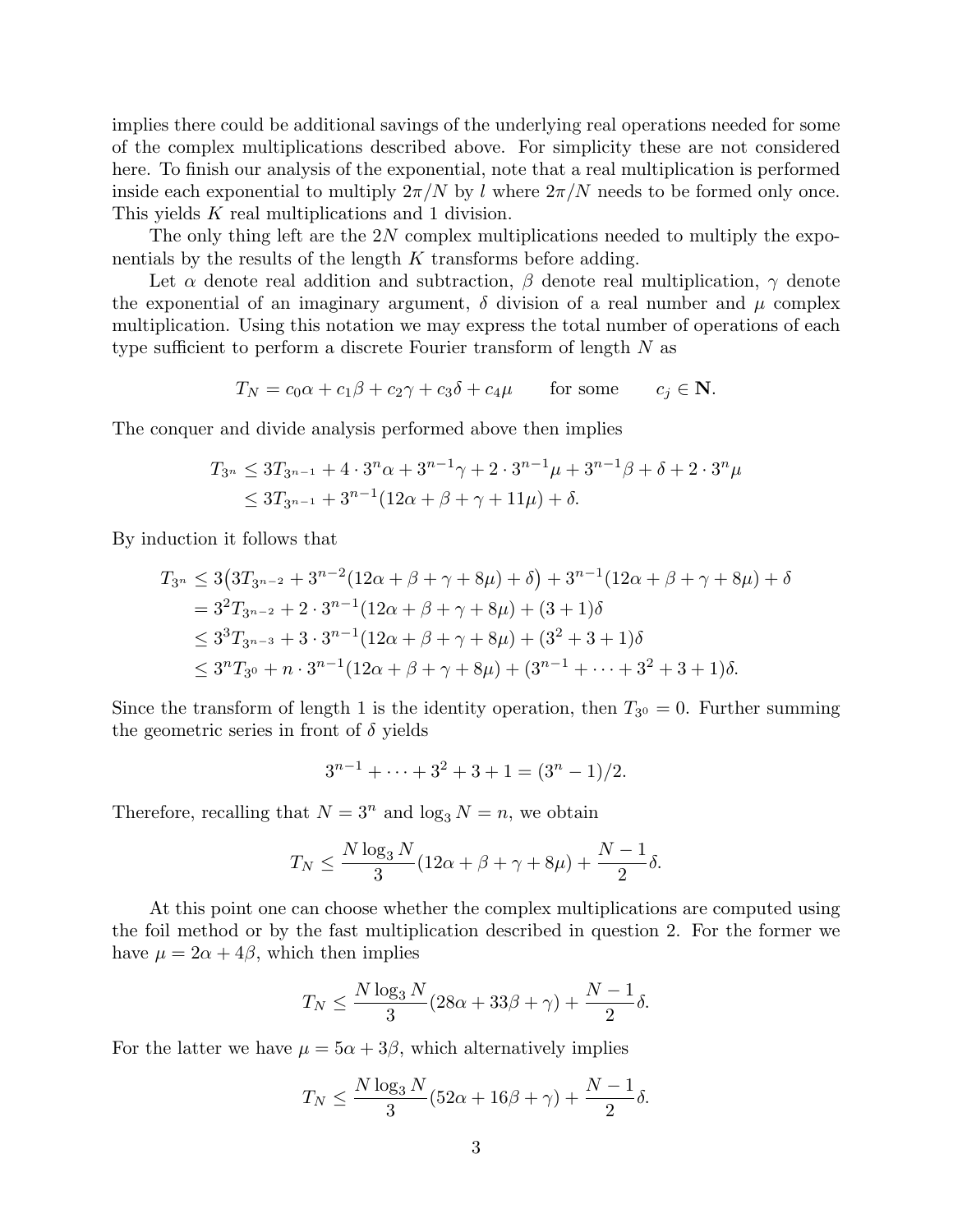Given the floating point hardware present in modern processors, the speed difference for the double-precision arithmetic used in most scientific computation between multiplication and addition not great enough such that the fast algorithm provides any advantage. We therefore conclude a reasonable upper bound on the number of operations needed to perform a fast Fourier transform of length  $N = 3^n$  may be summarized as

| Operation                       | Number            |
|---------------------------------|-------------------|
| Real Additions and Subtractions | $28N(\log_3 N)/3$ |
| Real Multiplications            | $11N(\log_3 N)$   |
| Exponential Evaluations         | $N(\log_3 N)/3$   |
| Real Divisions                  | $(N-1)/2$         |

On the other hand, if Fourier transforms computed using multi-precision arithmetic consisting of thousands of digits were needed, then the bound and corresponding algorithm given by fast multiplication could result in significant computational savings.

4. Install the FFTW library https://github.com/JuliaMath/FFTW.jl in Julia and verify that it produces the same answers as the myfft routine we wrote in class. Test both routines for vectors of length  $N = 2^n$  for at least 5 different vectors.

The program I wrote computes the Fourier transform for randomly generated vectors of size  $N = 2^n$  for  $n = 7, \ldots, 11$  using my fft and the fft routine from FFTW. The norm of the difference of the two results is computed to make sure the results are consistent. The program was

```
1 function myfft(x)
2 N=length(x)
3 if N == 14 return x
5 end
6 if N \, % 2 == 1
7 println("N = "N, " was not even!")
8 throw(ArgumentError)
9 end
10 ye=myfft(x[1:2:N-1])
11 yo=myfft(x[2:2:N])
12 M = N \div 213 y = \text{Array}\{\text{Complex}\} (undef, N)
14 for l = 1:M15 Z\theta = ye[l]16 z1 = exp(-1im*2*pi*(1-1)/N)*yo[1]17 y[1] = z0 + z118 y[1+M] = z0 - z119 end
20 return y
21 end
```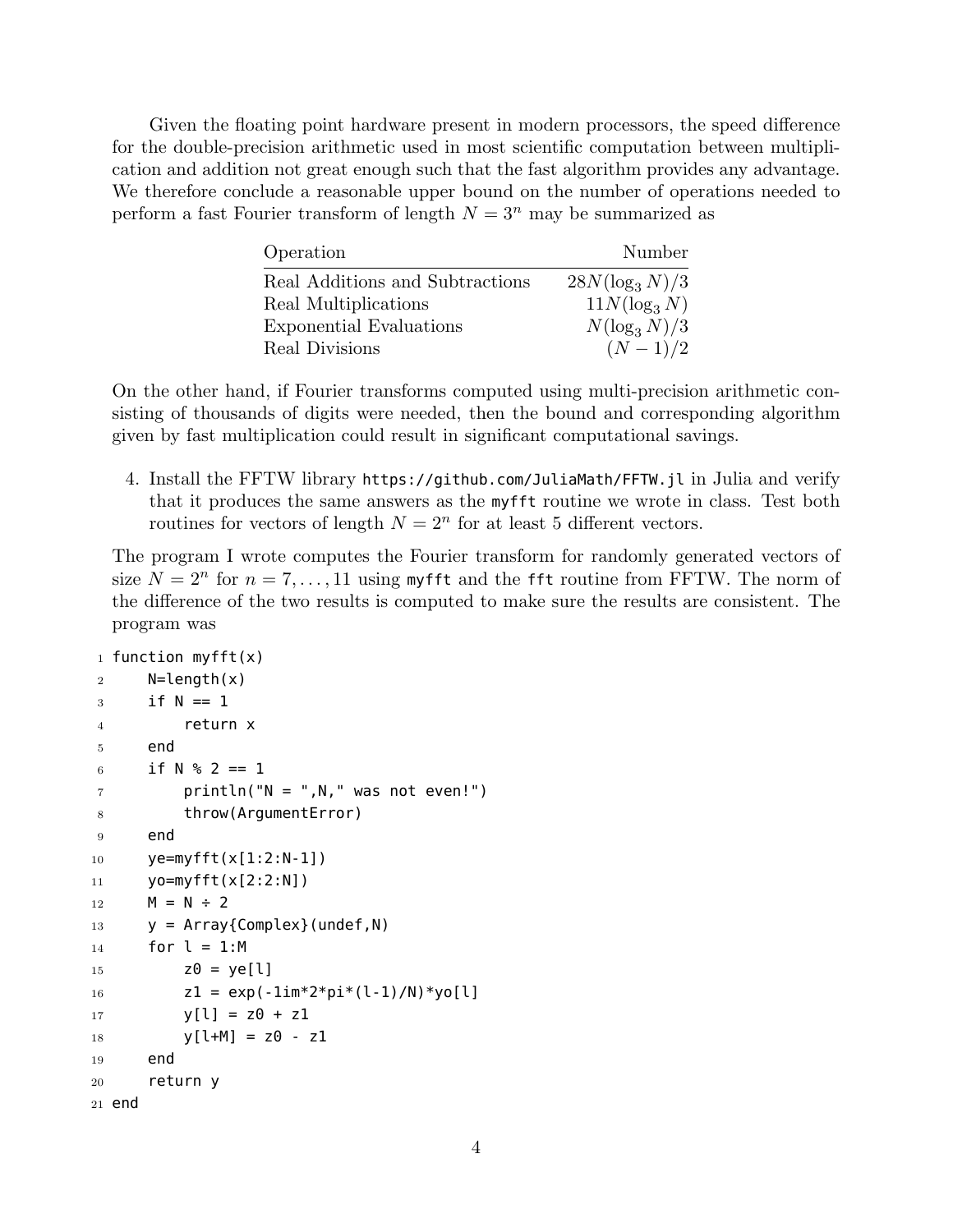```
22
23 using FFTW,LinearAlgebra,Printf
24
25 @printf("#%7s %22s\n","N","|myfft-fft|")
26 for n=7:11
27 N=2^n
28 x=rand(N)29 myxhat=myfft(x)
30 xhat=fft(x)
31 e=norm(myxhat-xhat)
32 @printf("%8d %22.14e\n",N,e)
33 end
  and the output
```

| # |      | myfft-fft            |
|---|------|----------------------|
|   | 128  | 9.95835474053927e-15 |
|   | 256  | 2.81419638000483e-14 |
|   | 512  | 6.02166536198006e-14 |
|   | 1024 | 1.31078003116496e-13 |
|   | 2048 | 2.75922888706280e-13 |
|   |      |                      |

which implies to within rounding error that the two routines produce the same results.

5. Modify the program fft2.jl so that it compares the speed of FFTW to the myfft routine. How much faster is FFTW compared to myfft? Does the difference in speed become more or less noticeable as the vector length *N* increases? If known, please provide details about the computer used, for example what model CPU it has.

A program was created to compare the relative speed of myfft with fft using Fourier transforms of sizes  $N = 2^n$  where  $n = 5, \ldots, 18$ . The Julia code is

```
1 function myfft(x)
2 N=length(x)
3 \quad \text{if } N == 14 return x
5 end
6 if N \, % 2 == 1
7 println("N = ",N," was not even!")
8 throw(ArgumentError)
9 end
10 ye=myfft(x[1:2:N-1])
11 yo=myfft(x[2:2:N])
12 M = N \div 213 \qquad y = Array{Complex}({under, N})14 for l = 1:M15 Z\theta = ye[l]
```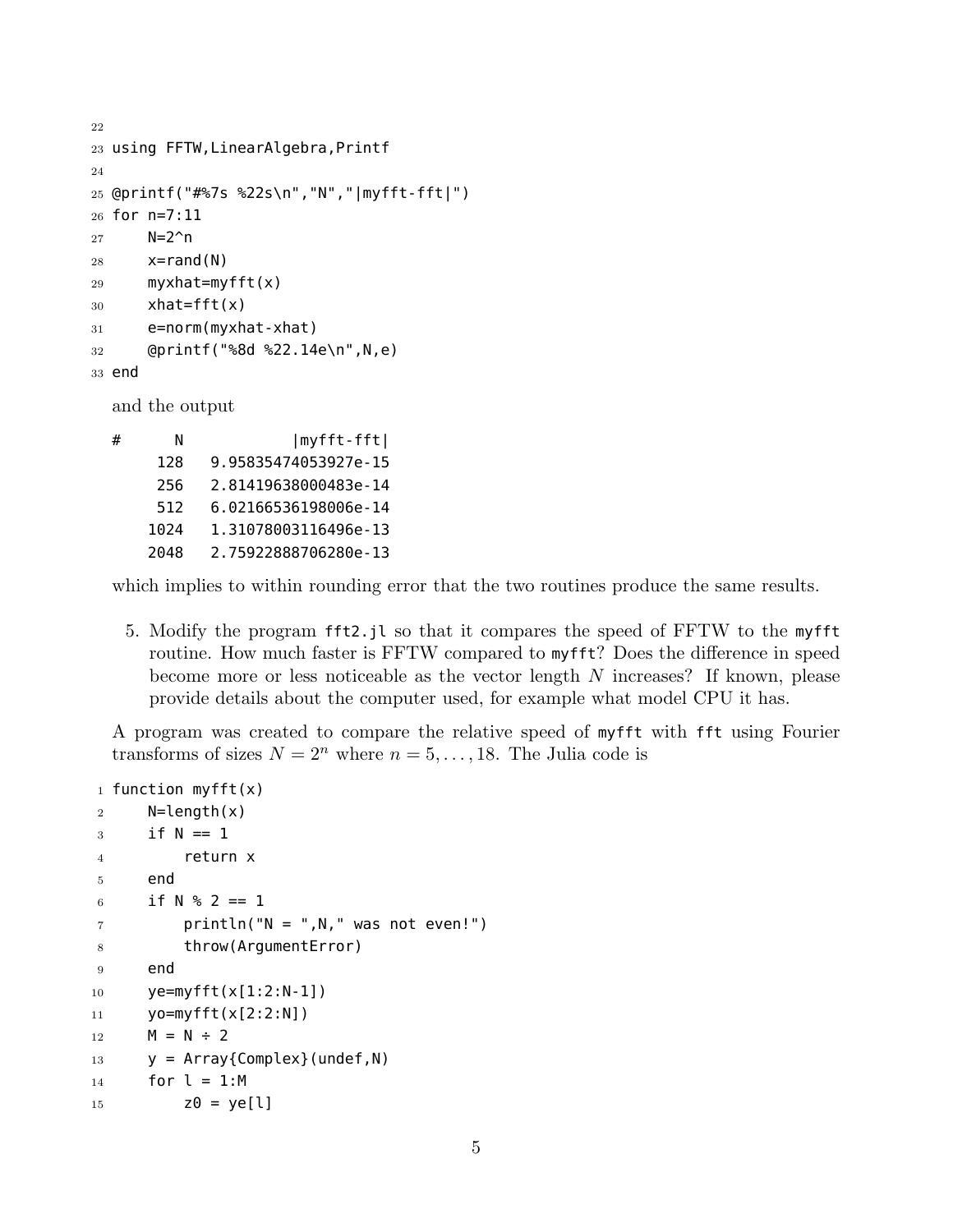```
16 z1 = exp(-1im*2*pi*(1-1)/N)*yo[1]17 V[1] = Z\theta + Z118 y[1+M] = z0 - z119 end
20 return y
21 end
22
23 using FFTW,LinearAlgebra,Printf
24
25 @printf("#%11s %22s %22s %10s\n","N","T(myfft)","T(fft)","speedup")
26 for n=5:18
27 N=2^{\wedge}n
28 myelap=0; elap=0
29 for j=1:10
30 \times = \text{rand}(N)31 start=time(); myxhat=myfft(x); dt=time()-start
32 if dt<myelap || myelap==0
33 myelap=dt
34 end
35 start=time(); xhat=fft(x); dt=time()-start
36 if dt<elap || elap==0
37 elap=dt
38 end
39 \qquad \qquad if norm(myxhat-xhat) > 1e-7
40 println("Difference too large!")
41 throw(ArgumentError)
42 end
43 end
44 @printf("%12d %22.14e %22.14e %10.4f\n",
45 N,myelap,elap,myelap/elap)
46 end
  with output
  # N T(myfft) T(fft) speedup
          32 4.00543212890625e-05 1.90734863281250e-05 2.1000
          64 9.58442687988281e-05 2.88486480712891e-05 3.3223
         128 2.00033187866211e-04 3.48091125488281e-05 5.7466
         256 4.35829162597656e-04 3.71932983398438e-05 11.7179
         512 9.72986221313477e-04 4.79221343994141e-05 20.3035
         1024 2.05707550048828e-03 6.69956207275391e-05 30.7046
         2048 4.58717346191406e-03 1.04904174804688e-04 43.7273
        4096 1.00038051605225e-02 1.80959701538086e-04 55.2819
        8192 2.16269493103027e-02 4.06980514526367e-04 53.1400
        16384 5.11789321899414e-02 7.43865966796875e-04 68.8013
```

```
6
```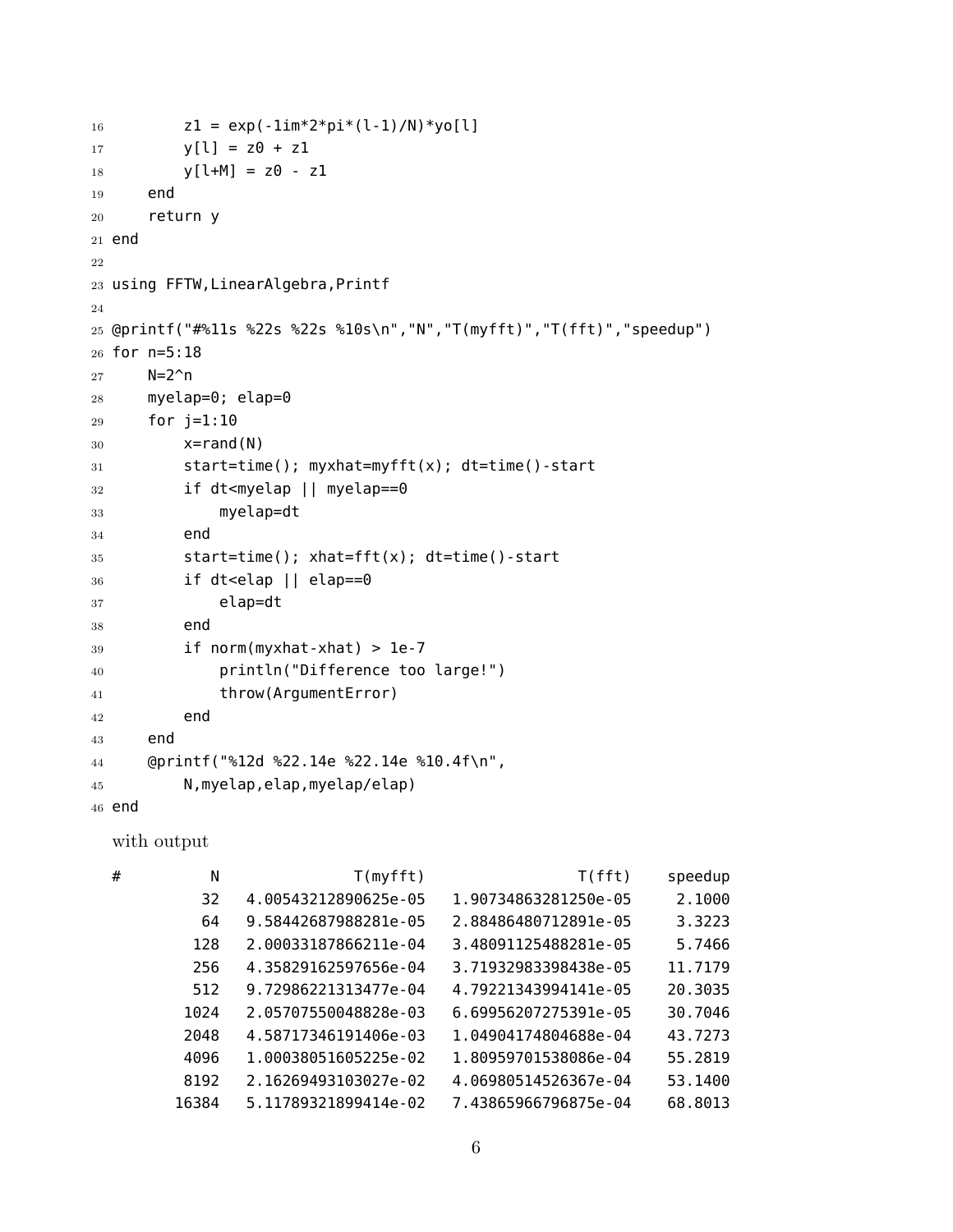| 32768  | 1.12089157104492e-01 | 1 52897834777832e-03 | 73.3098 |
|--------|----------------------|----------------------|---------|
| 65536  | 2.63868093490601e-01 | 3.16214561462402e-03 | 83.4459 |
| 131072 | 6.67751073837280e-01 | 7.75885581970215e-03 | 86.0631 |
| 262144 | 1.56996893882751e+00 | 5.86919784545898e-02 | 26.7493 |

Here the times T(myfft) and T(fft) were measured in seconds. The FFTW routine fft varies from 2.1 to 86.0631 times faster than the routine myfft that we wrote in class. As the size of the transform increases the difference in speed becomes more noticeable, except for the last transform of size 252144 where the relative difference in speed between the two methods decreases to the factor 26.7493. For reference the computer used was an ACER C720 Chromebook with a 1.4GHz Intel Celeron 2955U processor.

6. [Extra Credit] Modify the code we wrote in class to perform fast Fourier transforms of length  $N = 2<sup>p</sup>3<sup>q</sup>$  where *p* and *q* are both non-negative integers. Do this by selecting the appropriate divide and conquer formula when dividing by the corresponding prime. Comparing the output of your routine with FFTW. Does it make any difference with regards to speed or rounding error if the powers of 3 or 2 are divided out first?

The program

```
1 function myfft(x)2 N=length(x)
3 if N == 14 return x
5 end
6 y = Array{Complex} (under, N)7 if N % 2 == 08 ye=myfft(x[1:2:N-1])9 yo=myfft(x[2:2:N])10 M = N \div 211 for l = 1:M12 Z\theta = \gamma e[1]13 Z1 = exp(-1im*2*pi*(l-1)/N)*yo[l]14 y[l] = z0 + z115 y[1+M] = z0 - z116 end
17 elseif N <sup>8</sup> 3 == 018 ym0=myfft(x[1:3:N-2])
19 ym1=myfft(x[2:3:N-1])
20 ym2=myfft(x[3:3:N])
21 M = N \div 322 for l = 1:M23 ela = exp(-2im*pi*(l-1)/N)
24 elb = ela*eplm; elc = ela*ep2m
25 Z\Theta = ym\Theta[1]; Z1 = ym1[1]; Z2 = ym2[1]26 y[l] = z0 + e1a*(z1 + e1a*z2)
```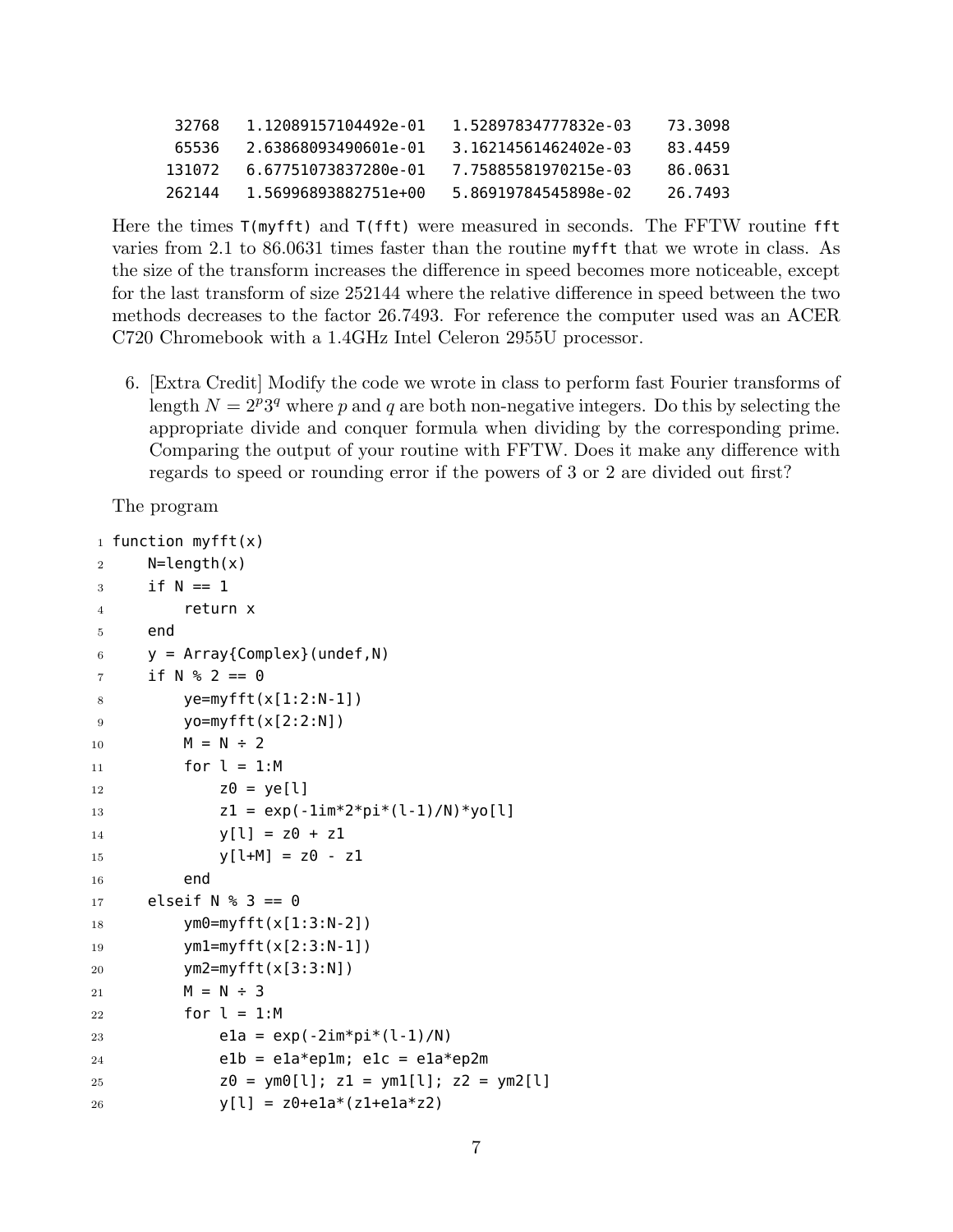```
27 y[l+M] = z0 + e1b*(z1 + e1b*z2)28 y[l+2*M] = z0+elc*(z1+elc*z2)29 end
30 else
31 println("N = ",N," was not divisible by two or three!")
32 throw(ArgumentError)
33 end
34 return y
35 end
36
37 using FFTW,LinearAlgebra,Printf
38
39 ep1m=exp(-2im*pi/3)
40 ep2m=-exp(-1im*pi/3)
41
42 println("#Powers of 2 divided out first...")
43 @printf("#%3s %4s %8s %22s\n","p","q","N","|myfft-fft|")
44 for p=3:7
45 for q=3:7
46 N=2^p*3^q
47 x=rand(N)48 myxhat=myfft(x)
49 xhat=fft(x)
50 e=norm(myxhat-xhat)
51 @printf("%4d %4d %8d %22.14e\n",p,q,N,e)
52 end
53 end
```
produced the output

#Powers of 2 divided out first...

| р | q | N     | myfft-fft            |
|---|---|-------|----------------------|
| 3 | 3 | 216   | 5.38426118314508e-14 |
| 3 | 4 | 648   | 1.94698527790608e-13 |
| 3 | 5 | 1944  | 6.64018794991560e-13 |
| 3 | 6 | 5832  | 2.29776115736782e-12 |
| 3 | 7 | 17496 | 7.76968246855713e-12 |
| 4 | 3 | 432   | 1.04435700445245e-13 |
| 4 | 4 | 1296  | 3.99681539791472e-13 |
| 4 | 5 | 3888  | 1.38092017096323e-12 |
| 4 | 6 | 11664 | 4.74365178037615e-12 |
| 4 | 7 | 34992 | 1.57336726449478e-11 |
| 5 | 3 | 864   | 2.35192834314066e-13 |
| 5 | 4 | 2592  | 8.13742438133776e-13 |
| 5 | 5 | 7776  | 2.82327734173326e-12 |
|   |   |       |                      |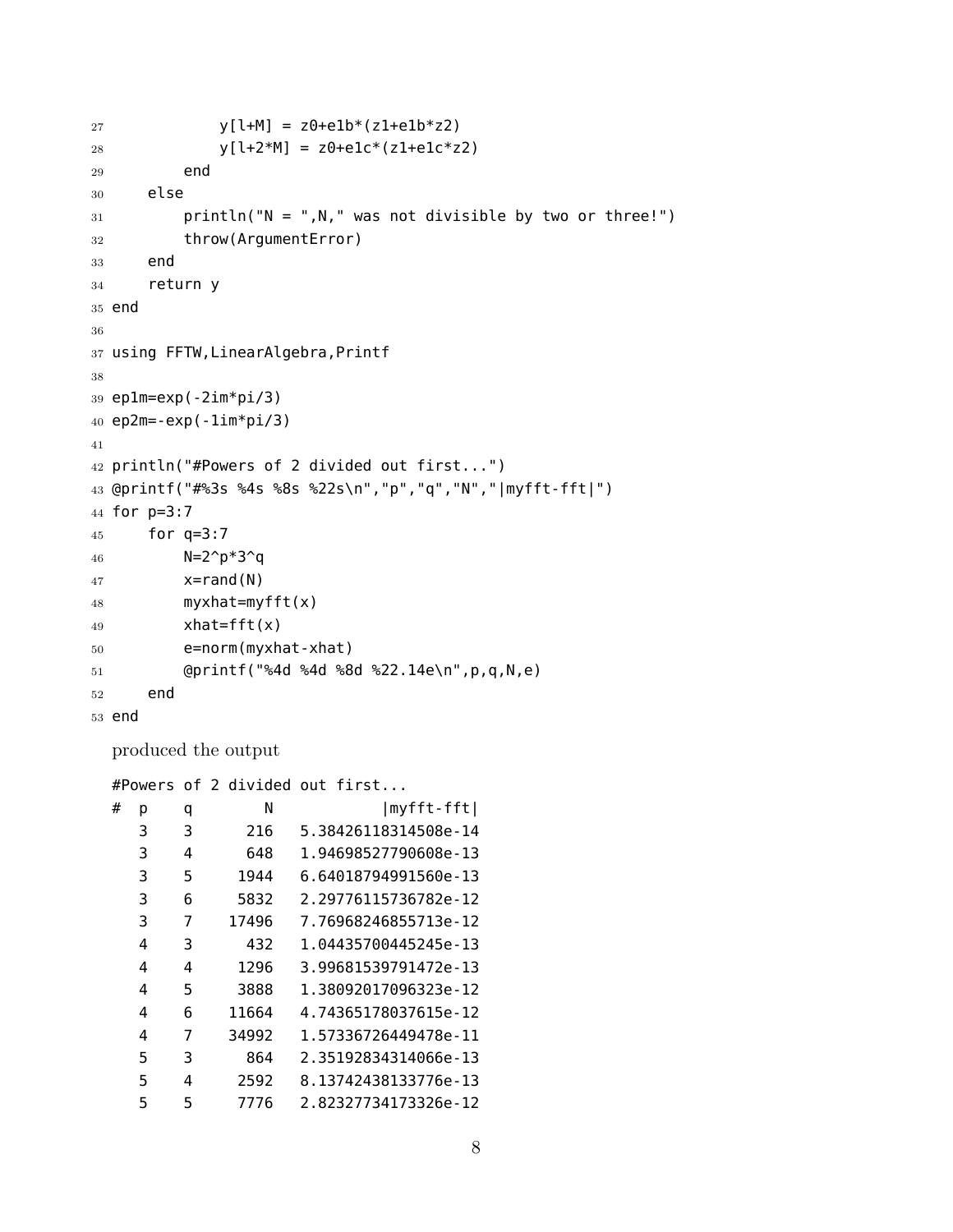| 5 | 6 | 23328  | 9.58978864411643e-12 |
|---|---|--------|----------------------|
| 5 | 7 | 69984  | 3.21747656002058e-11 |
| 6 | 3 | 1728   | 4.72447281294631e-13 |
| 6 | 4 | 5184   | 1.80975400083728e-12 |
| 6 | 5 | 15552  | 6.03296925153049e-12 |
| 6 | 6 | 46656  | 2.08550665805578e-11 |
| 6 | 7 | 139968 | 6.74341569264210e-11 |
| 7 | 3 | 3456   | 1.01281010309223e-12 |
| 7 | 4 | 10368  | 3.50824622336540e-12 |
| 7 | 5 | 31104  | 1.17944050698531e-11 |
| 7 | 6 | 93312  | 4.00711646928212e-11 |
| 7 | 7 | 279936 | 1.34149796586094e-10 |

while the program

```
1 function myfft(x)2 N=length(x)
3 if N == 14 return x
5 end
6 y = Array{Complex}(under, N)7 if N % 3 == 08 ym0=myfft(x[1:3:N-2])
9 ym1=myfft(x[2:3:N-1])
10 ym2=myfft(x[3:3:N])
11 M = N \div 312 for l = 1:M13 ela = exp(-2im*pi*(l-1)/N)
14 elb = ela*eplm; elc = ela*ep2m
15 Z\theta = \text{ym0}[l]; Z1 = \text{ym1}[l]; Z2 = \text{ym2}[l]16 y[l] = z0 + e1a*(z1 + e1a*z2)17 y[1+M] = z0+e1b*(z1+e1b*z2)18 y[l+2*M] = z0+elc*(z1+elc*z2)19 end
20 elseif N % 2 == 021 ye=myfft(x[1:2:N-1])
22 yo=myfft(x[2:2:N])
23 M = N \div 224 for l = 1:M
25 Z\theta = ye[l]26 z1 = exp(-1im*2*pi*(1-1)/N)*yo[1]27 y[1] = z0 + z128 y[1+M] = z0 - z129 end
30 else
```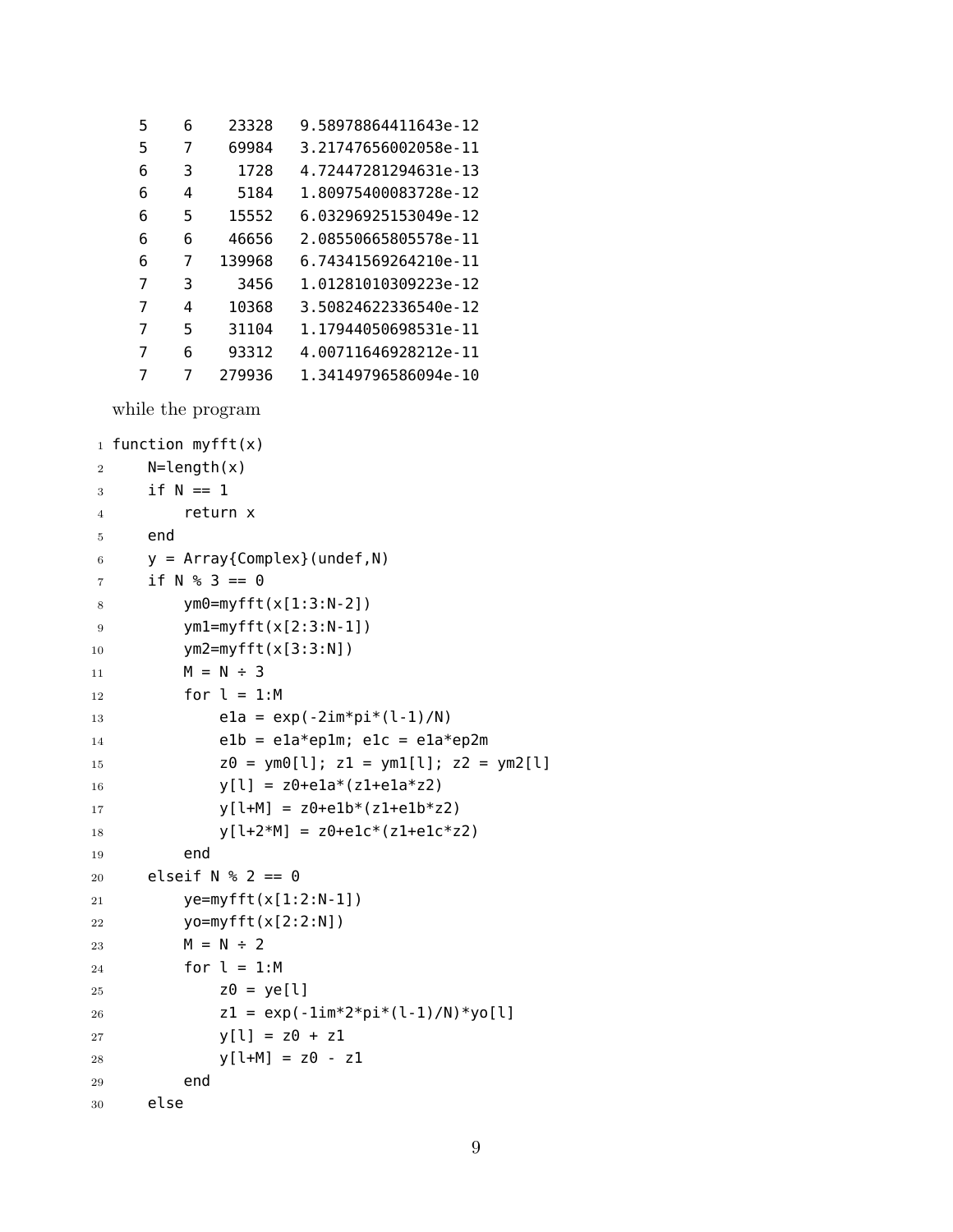```
31 println("N = ",N," was not divisible by two or three!")
32 throw(ArgumentError)
33 end
34 return y
35 end
36
37 using FFTW,LinearAlgebra,Printf
38
39 ep1m=exp(-2im*pi/3)
40 ep2m=-exp(-1im*pi/3)
41
42 println("#Powers of 3 divided out first...")
43 @printf("#%3s %4s %8s %22s\n","p","q","N","|myfft-fft|")
44 for p=3:7
45 for q=3:7
46 N=2^p*3^q
47 x=rand(N)48 myxhat=myfft(x)
49 xhat=fft(x)
50 e=norm(myxhat-xhat)
51 @printf("%4d %4d %8d %22.14e\n",p,q,N,e)
52 end
53 end
```
produced the output

#Powers of 3 divided out first...

| # | р | q | N     | myfft-fft            |
|---|---|---|-------|----------------------|
|   | 3 | 3 | 216   | 5.70324722484054e-14 |
|   | 3 | 4 | 648   | 2.08088452810020e-13 |
|   | 3 | 5 | 1944  | 7.05133426048045e-13 |
|   | 3 | 6 | 5832  | 2.39157626605692e-12 |
|   | 3 | 7 | 17496 | 8.07154531380795e-12 |
|   | 4 | 3 | 432   | 1.12661196296191e-13 |
|   | 4 | 4 | 1296  | 4.01462916048588e-13 |
|   | 4 | 5 | 3888  | 1.42228808088904e-12 |
|   | 4 | 6 | 11664 | 4.82939239144728e-12 |
|   | 4 | 7 | 34992 | 1.64526329030565e-11 |
|   | 5 | 3 | 864   | 2.42086717565762e-13 |
|   | 5 | 4 | 2592  | 8.83220301218190e-13 |
|   | 5 | 5 | 7776  | 2.98420942538996e-12 |
|   | 5 | 6 | 23328 | 9.92146490964623e-12 |
|   | 5 | 7 | 69984 | 3.40856827355689e-11 |
|   | 6 | 3 | 1728  | 4.85088020422243e-13 |
|   | 6 | 4 | 5184  | 1.73561537982483e-12 |